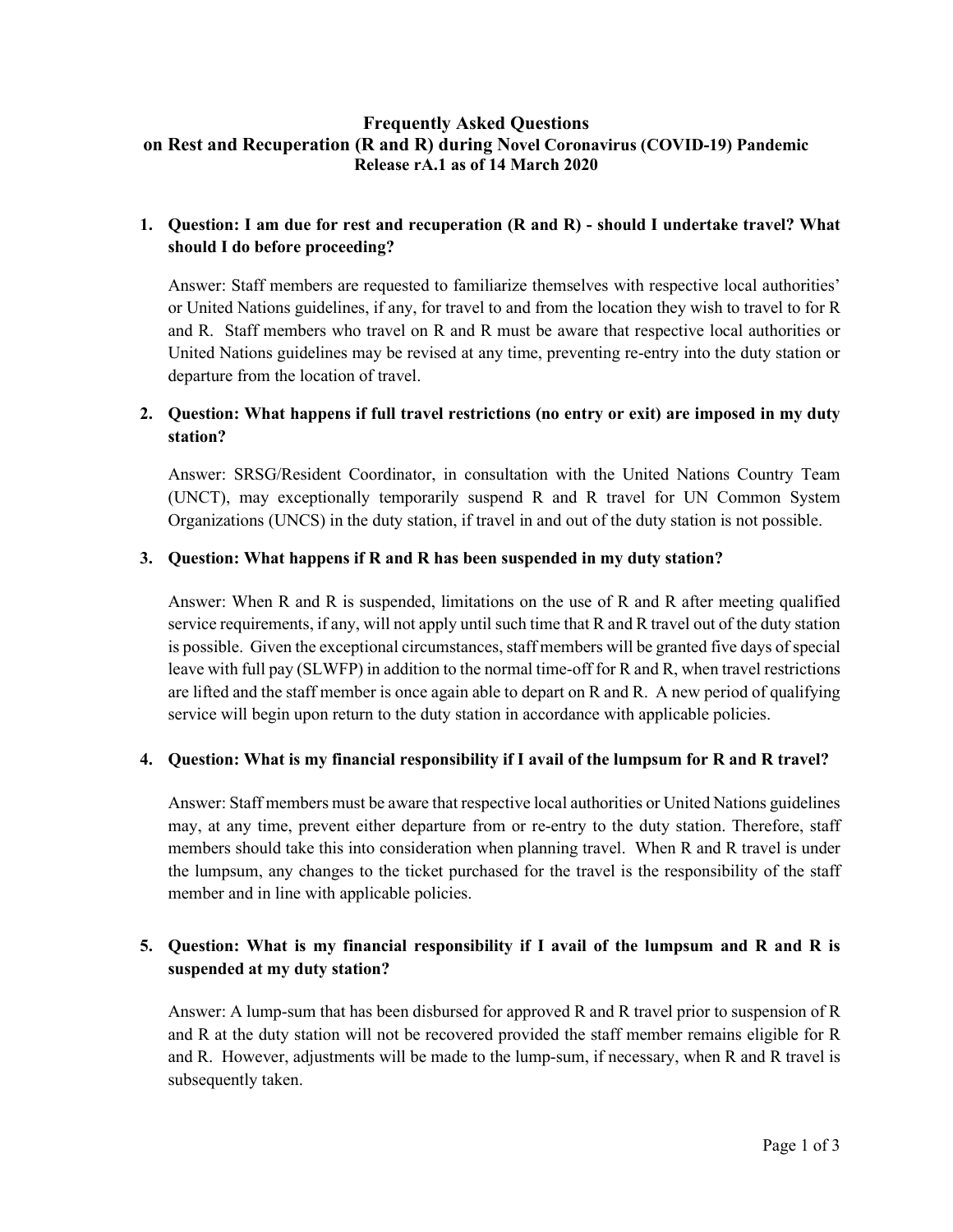### **6. Question: What if travel to the designated R and R destination is not possible?**

Answer: During COVID-19 pandemic, the SRSG/Resident Coordinator, after consultation with the United Nations Country Team (UNCT) may exceptionally temporarily authorize the capital city of the country of the duty station as the R and R destination provided that it is not a non-family duty station. In such instances, R and R travel costs will be determined with reference to the capital city instead of the designated R and R destination and established in line with applicable policies.

### **7. Question: Where can I travel for my R and R?**

Answer: During the COVID**-**19 pandemic, staff members availing of R and R are asked to travel to the designated R and R destination. At the staff member's request and subject to prior authorization by the authorizing official, travel may be undertaken to a location other than the designated R and R destination in line with applicable policies and cost limitations. Staff members are requested to familiarize themselves with respective local authorities' or United Nations guidelines, if any, and assess the risks of travel to and from the location they wish to travel to for R and R. Staff members must be aware that respective local authorities or United Nations guidelines may at any time prevent either departure or re-entry to the duty station.

### **8. Question: Can I voluntarily delay my R and R due to COVID-19 travel restrictions?**

Answer: Upon request, staff members who are unable to avail of R and R travel within 60 days due to COVID-19 travel restrictions will exceptionally be allowed by the authorizing official to delay departure on R and R beyond 60 days.

### **9. Question: What happens if I voluntarily delay my R and R?**

Answer: Staff members who are allowed to voluntarily delay R and R due to COVID-19 travel restrictions will be granted five days of special leave with full pay (SLWFP) in addition to the normal time-off for R and R, when the staff member departs on R and R. A new period of qualifying service will begin upon return to the duty station in accordance with applicable policies.

# **10. Question: What happens if I proceed on R and R to the designated R and R destination and I am unable to travel back to my duty station?**

Answer: The following may be applicable **w**hen staff members are unable to travel back to the official duty station after R and R travel to the designated R and R destination:

- a) staff members may be requested to perform duties from the designated R and R destination on a telecommuting basis. DSA will be payable;
- b) staff members may be requested to perform duties from a United Nations Office in the designated R and R destination. DSA will be payable;